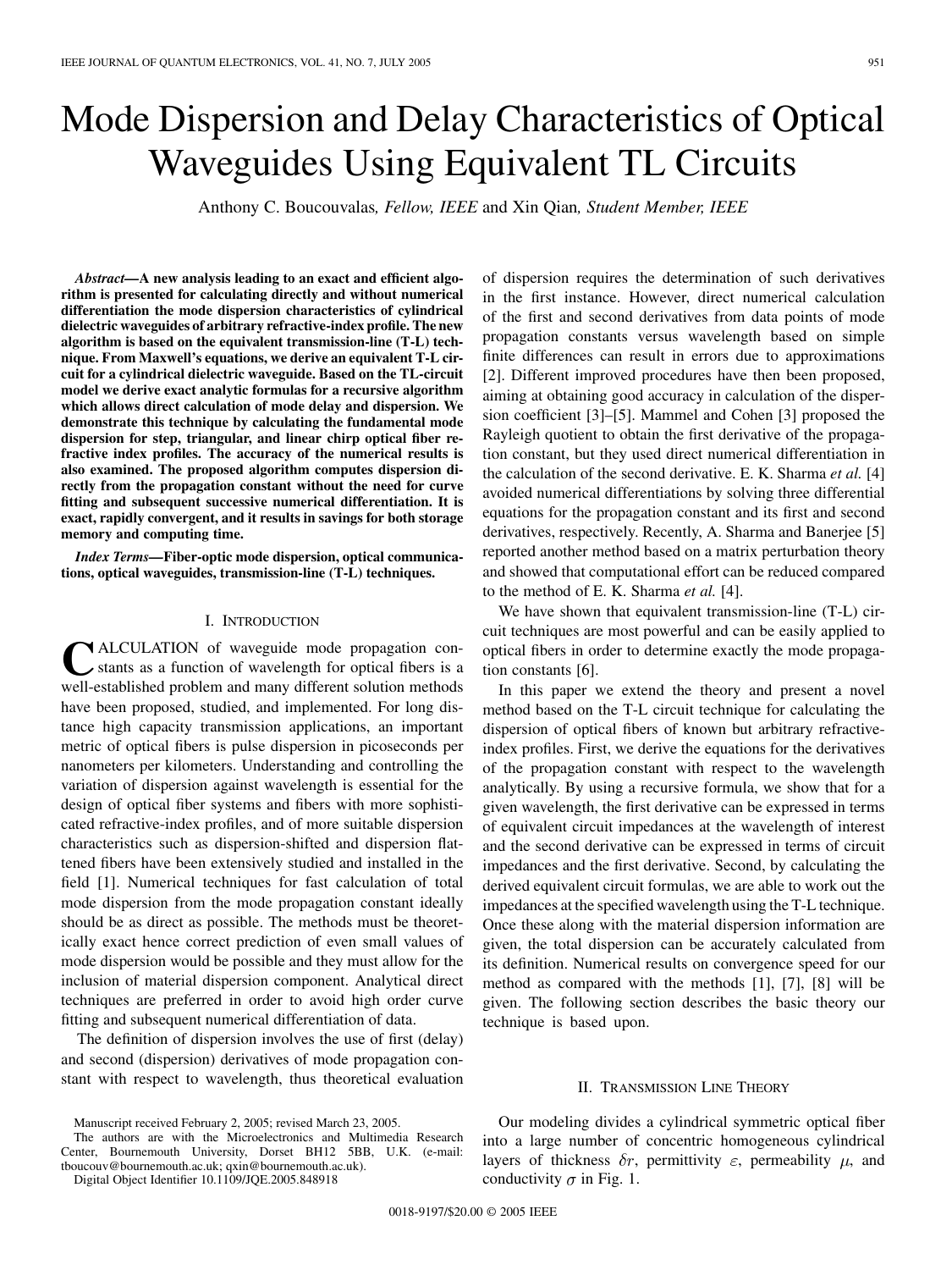

Fig. 1. Homogeneous optical fiber thin cylindrical layer.

Using Maxwell's equations for the  $E$  and  $H$  fields we drive the following equations for any such layer [\[9](#page-6-0)]

$$
\beta r E_{\theta} - l E_{Z} = \omega \mu r H_{r}
$$
\n
$$
l H_{Z} - \beta r H_{\theta} = (\omega \varepsilon - j \sigma) r E_{r}
$$
\n
$$
\frac{\partial(\omega \mu r H_{r})}{\partial r} = -j \omega \mu (l H_{\theta} + \beta r H_{Z})
$$
\n
$$
\frac{\partial[(\omega \varepsilon - j \sigma) r E_{r}]}{\partial r} = -(\sigma + j \omega \varepsilon)(l E_{\theta} + \beta r E_{Z})
$$
\n
$$
\frac{\partial(l H_{\theta} + \beta r H_{Z})}{\partial r} = -\frac{\gamma^{2}}{j \omega \mu} \omega \mu r H_{r} + \beta H_{Z} - \frac{l}{r} H_{\theta}
$$
\n
$$
\frac{\partial(l E_{\theta} + \beta r E_{Z})}{\partial r} = -\frac{\gamma^{2}}{\sigma + j \omega \varepsilon} (\omega \varepsilon - j \sigma) r E_{r}
$$
\n
$$
+ \beta E_{Z} - \frac{l}{r} E_{\theta}
$$
\n(2)

where  $\gamma^2 = \beta^2 + (l/r)^2 - \omega^2 \mu \varepsilon + j\omega \mu \sigma$ ,  $\beta$  is the propagation constant, *l* is the azimuthal mode number (integer), and  $\omega$  is the mode frequency. For the case where  $\sigma = 0, \mu = \mu_0, \varepsilon = n^2 \varepsilon_0$ , with  $n$ , the refractive index of the layer at distance  $r$  from the axis.

After some algebra similarly to [[9\]](#page-6-0), (1) and (2) can be transformed into

$$
\begin{aligned}\n\frac{\partial V_s}{\partial r} &= \frac{-\gamma_s^2}{j\omega\varepsilon_0 nF} I_s \\
\frac{\partial I_s}{\partial r} &= -j\omega\varepsilon_0 nF V_s\n\end{aligned} \tag{3}
$$

$$
\begin{aligned}\n\frac{\partial V_d}{\partial r} &= \frac{-\gamma_d^2}{j\omega\varepsilon_0 nF} I_d \\
\frac{\partial I_d}{\partial r} &= -j\omega\varepsilon_0 nF V_d\n\end{aligned}
$$
\n(4)

where  $\gamma_{d}^2 = \beta^2 + ((l/r))^2 - n^2k_0^2 + (2nk_0\beta l)/((\beta r)^2 + l^2)$ for  $HE$ , + for  $EH$  modes),  $F = ((\beta r)^2 + l^2)/(r)$ . Equations (3) and (4) represent two independent transmission lines with voltages  $V_s$ ,  $V_d$  and currents  $I_s$ ,  $I_d$ . The corresponding characteristic impedances are

$$
Z_s = \frac{\gamma_s}{j\omega\varepsilon_0 nF}
$$
  
\n
$$
Z_d = \frac{\gamma_d}{j\omega\varepsilon_0 nF}
$$
 (5)

Equations (3) and (4) are recognized as T-L equations the solution of which can be represented by the following equivalent electric circuit, Fig. 2.



Fig. 2. Equivalent circuit of a dielectric waveguide layer.

The transmission line impedances are given by

$$
Z_B = Z_{d^s} \tanh\left(\gamma_{d^s} \frac{\delta r}{2}\right)
$$
  
\n
$$
Z_P = \frac{Z_{d^s}}{\sinh(\gamma_{d^s} \delta r)}
$$
\n(6)

where  $\delta r$  is the length of the transmission line (the thickness of cylindrical layers)

$$
Z_B = \sinh(\gamma_{d^s} \delta r) \tanh\left(\gamma_{d^s} \frac{\delta r}{2}\right) Z_P
$$
  
\n
$$
Z_P = \frac{\gamma_{d^s} Z_0}{jnrk_0 \left(\beta^2 + \left(\frac{l}{r}\right)^2\right) \sinh(\gamma_{d^s} \delta r)}\right\}.
$$
 (7)

Since  $\delta r$  is infinitesimal,  $(\delta r)/(r) \ll 1$ , from (7) we can have

$$
Z_B = \frac{1}{2} (\delta r)^2 \gamma_{ds}^2 Z_P
$$
  
\n
$$
Z_P = \frac{Z_0}{jn r \delta r k_0 \left(\beta^2 + \left(\frac{l}{r}\right)^2\right)}.
$$
\n(8)

An optical fiber can be represented as a cascade of TL circuits connected in tandem. The mode propagation constants can be determined when the optical energy is trapped inside the optical waveguide, and this is equivalent to the resonance conditions  $(Z_{total} = 0)$  of the equivalent TL circuits [\[10](#page-6-0)]. The series is terminated with the characteristic impedance of the medium at the axis  $(r = 0)$  of the fiber, and the characteristic impedance of the outer cladding  $(r = \infty)$ . We can find  $Z_{\text{in}}$  the total impedance from  $r = 0$  up to the core-cladding boundary and similarly,  $Z_{\text{out}}$ the total impedance to that boundary by using circuit theory starting from large  $r(r = \infty)$  in the cladding

$$
Z_{\text{out}} = Z_B(a \pm 1)
$$
  
+
$$
\frac{1}{Z_P(a \pm 1)} + \frac{1}{Z_B(a \pm 1) + Z_B(a \pm 2) + \frac{1}{\cdots}}
$$
  
...  

$$
\frac{1}{Z_{\text{Prev}} + Z_B(n-1)}}
$$
(9)

where  $Z_{\text{prev}}$  is the characteristic impedance at  $r = \infty$  when the positive sign is used or it becomes the characteristic impedance at  $r = 0$  when the negative sign is used, a is the core-cladding interface radius. The total circuit resonates when  $Z_{\text{in}}$  and  $Z_{\text{out}}$ are equal and opposite, hence  $Z_{\text{total}} = Z_{\text{in}} + Z_{\text{out}} = 0$ , at the propagation constant of any mode. Following this technique, we can obtain the unknown mode propagation constant  $\beta$  using the root searching method which locates the roots of the total impedance of the TL circuits.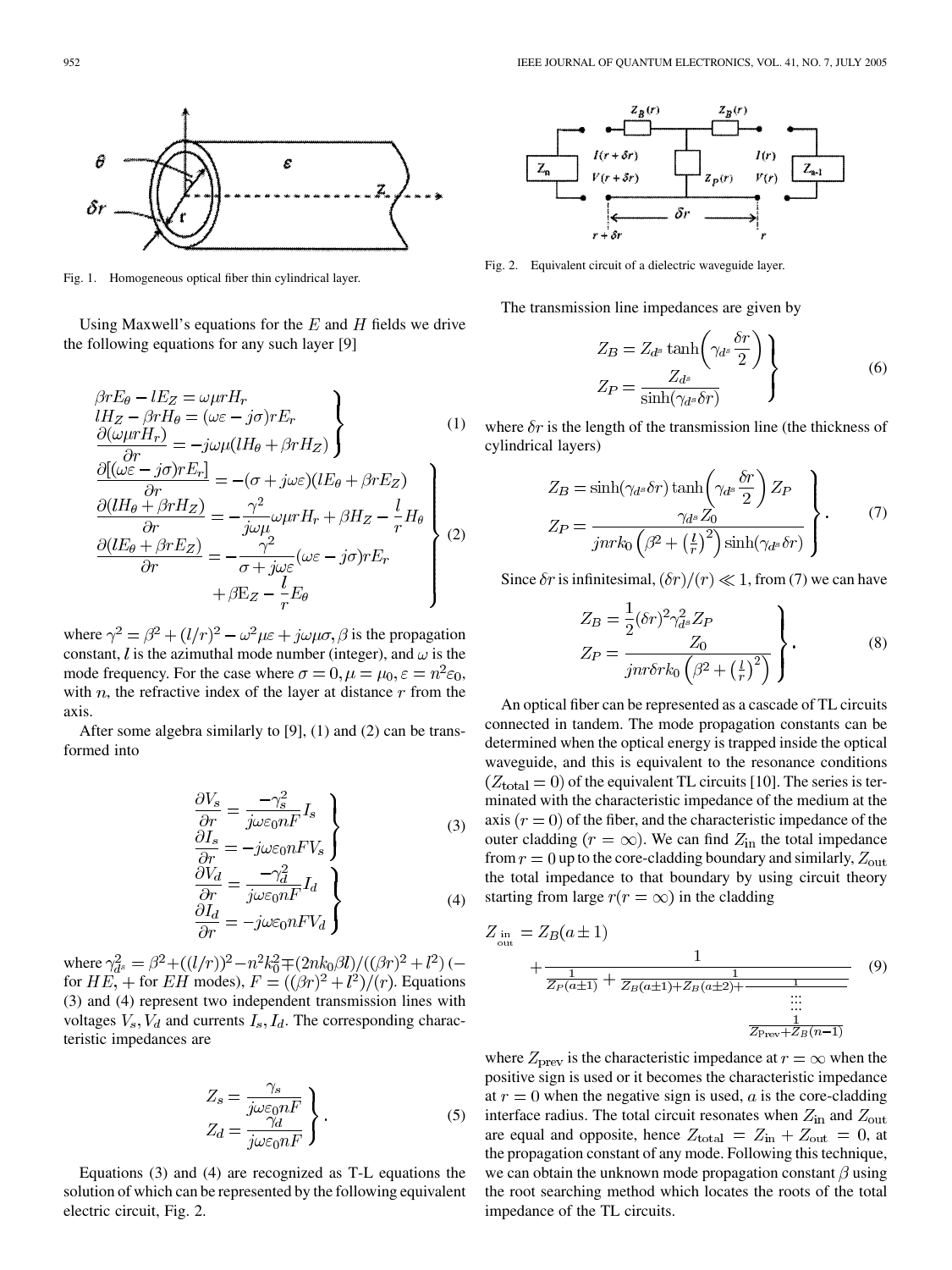The equivalent TL circuit impedances (7) or (8) are functions of wavelength and the propagation constant, so the first and second derivatives of the propagation constant can be extended as follows:

$$
\frac{\partial \beta}{\partial \lambda} = \frac{\frac{\partial Z_N}{\partial \lambda} \big|_{\beta = \beta_0}}{\frac{\partial Z_N}{\partial \beta} \big|_{\lambda = \lambda_0}}
$$
(10)

$$
\frac{\partial^2 \beta}{\partial \lambda^2} = \frac{\partial}{\partial \lambda} \left[ \frac{\partial \beta}{\partial \lambda} \right] = \frac{\frac{\partial^2 Z_N}{\partial \lambda^2} - \frac{\partial \beta}{\partial \lambda} \frac{\partial^2 Z_N}{\partial \beta \partial \lambda}}{\frac{\partial Z_N}{\partial \beta}} \tag{11}
$$

where  $\beta_0$  is the propagation constant at the wavelength of interest  $\lambda_0$  [[10\]](#page-6-0).  $Z_N$  can be calculated recurrently from  $Z_n =$  $Z_B + ((1)/(Z_B + Z_{n-1}) + (1)/(Z_P))^{-1}, (n = 1, 2...N),$ which is the  $n$ th characteristic impedance of cylindrical layers. N is the total number of cylindrical layers.

Equations (10) and (11) are equations related to derivatives of the impedances in each transmission line. The recursive equations allow us to determine delay and dispersion directly from equivalent TL circuit characteristic impedances.

## III. SOLUTION PROCEDURE

It is well known that the total dispersion in the single-mode regime is composed of two components, material and waveguide dispersion. The concept of zero total dispersion by cancellation of the material and waveguide dispersions was proposed as long ago as 1970 by Dyott and Stern [\[11](#page-6-0)]. The waveguide dispersion arises from the variation in group velocity. It depends not only on the core radius and the refractive index difference between the core and the cladding of optical fibers, but also on the shape of the refractive index profile. The material contribution results from the wavelength dependence of the refractive index. Our algorithm allows calculation of both material and waveguide dispersions. The material refractive index dependence on wavelength [[8\]](#page-6-0) is included in our calculations and it is given by:

$$
n_1(\lambda) = C_0 + C_1 \lambda^2 + C_2 \lambda^4 + \frac{C_3}{\lambda^2 - 0.035} + \frac{C_4}{(\lambda^2 - 0.035)^2} + \frac{C_5}{(\lambda^2 - 0.035)^3}
$$
 (12)

where  $C_0 = 1.4508554, C_1 = -0.0031268, C_2 =$  $-0.0000381, C_3 = 0.0030270, C_4 = -0.0000779, C_5 =$  $0.0000018.$ 

The following steps detail our solution procedure for the mode delay and dispersion.

From (10) and (11), delay and dispersion equations are given by [\[12](#page-6-0)]

$$
\tau = \frac{L\lambda^2}{2\pi c} \frac{\partial \beta}{\partial \lambda} \tag{13}
$$

$$
D = \frac{1}{L} \frac{\partial \tau}{\partial \lambda} = \frac{1}{2\pi c} \left( 2\lambda \frac{\partial \beta}{\partial \lambda} + \lambda^2 \frac{\partial^2 \beta}{\partial \lambda^2} \right) \tag{14}
$$

where  $\tau$  is the delay, D is the dispersion, L is the optical fiber length, and  $c$  is the velocity of light in free space.

We next derive equations for  $(\partial Z_N)/(\partial \lambda), (\partial Z_N)/(\partial \beta), (\partial^2 Z_N)/(\partial \lambda^2), (\partial^2 Z_N)/(\partial \beta \partial \lambda)$ analytically which are to be used in the recursive algorithm

$$
\frac{\partial Z_N}{\partial \lambda} = \frac{\partial Z_B}{\partial \lambda} + \left( \frac{1}{Z_B + Z_{n-1}} + \frac{1}{Z_P} \right)^{-2}
$$
\n
$$
\times \left( \frac{\frac{\partial Z_B}{\partial X} + \frac{\partial Z_{n-1}}{\partial X} + \frac{\partial Z_P}{\partial X}}{Z_P^2} \right)
$$
\n
$$
\frac{\partial Z_N}{\partial \beta} = \frac{\partial Z_B}{\partial \beta} + \left( \frac{1}{Z_B + Z_{n-1}} + \frac{1}{Z_P} \right)^{-2}
$$
\n
$$
\times \left( \frac{\frac{\partial Z_B}{\partial \beta} + \frac{\partial Z_{n-1}}{\partial X} + \frac{\partial Z_D}{\partial \beta}}{Z_P^2} \right)
$$
\n
$$
\frac{\partial^2 Z_N}{\partial \lambda^2} = \frac{\partial^2 Z_B}{\partial \lambda^2} + 2 \left( \frac{1}{Z_B + Z_{n-1}} + \frac{1}{Z_P} \right)^{-3}
$$
\n
$$
\times \left( \frac{\frac{\partial Z_B}{\partial X} + \frac{\partial Z_{n-1}}{\partial X} + \frac{\partial Z_D}{\partial \lambda}}{Z_P^2} \right)^2
$$
\n
$$
+ \left( \frac{1}{Z_B + Z_{n-1}} + \frac{1}{Z_P} \right)^{-2} \left( \frac{\frac{\partial^2 Z_B}{\partial X^2} + \frac{\partial^2 Z_{n-1}}{\partial X^2}}{(Z_B + Z_{n-1})^2} \right)^2
$$
\n
$$
- \frac{2 \left( \frac{\partial Z_B}{\partial \lambda} + \frac{\partial Z_{n-1}}{\partial X} \right)^2}{(Z_B + Z_{n-1})^3} + \frac{\frac{\partial^2 Z_P}{\partial X^2}}{Z_P^2} - \frac{2 \left( \frac{\partial Z_P}{\partial \lambda} \right)^2}{Z_P^3}
$$
\n
$$
\frac{\partial^2 Z_N}{\partial \beta \partial \lambda} = \frac{\partial^2 Z_B}{\partial \beta \partial \lambda} + 2 \left( \frac{1}{Z_B + Z_{n-1}} + \frac{1}{Z_P} \right)^{-3}
$$
\n
$$
\times \left( \frac{\frac{\partial Z_B}{\partial X} + \frac{\partial Z_{n-1}}{\partial X} + \frac{\partial Z_D}{\partial \lambda}}{Z_P^2} \right)
$$
\n
$$
+ \
$$

The first derivatives of the impedance equations (8) as a function of the fiber optic layer physical and optical parameters are given by

$$
\frac{\partial Z_P}{\partial \beta} = \frac{-2Z_0\beta}{nr \delta r k_0 \left(\beta^2 + \left(\frac{I}{r}\right)^2\right)^2}
$$
\n
$$
\frac{\partial Z_P}{\partial \lambda} = \frac{-Z_0}{r \delta r k_0 \left(\beta^2 + \left(\frac{I}{r}\right)^2\right)^2} \frac{\frac{\partial n}{\partial \lambda}}{n^2}
$$
\n
$$
\frac{\partial Z_B}{\partial \beta} = \frac{\delta r^2}{2} \left(\frac{\partial \gamma^2}{\partial \beta} Z_P + \gamma^2 \frac{\partial Z_P}{\partial \beta}\right)
$$
\n
$$
\frac{\partial Z_B}{\partial \lambda} = \frac{\delta r^2}{2} \left(\frac{\partial \gamma^2}{\partial \lambda} Z_P + \gamma^2 \frac{\partial Z_P}{\partial \lambda}\right)
$$
\n(18)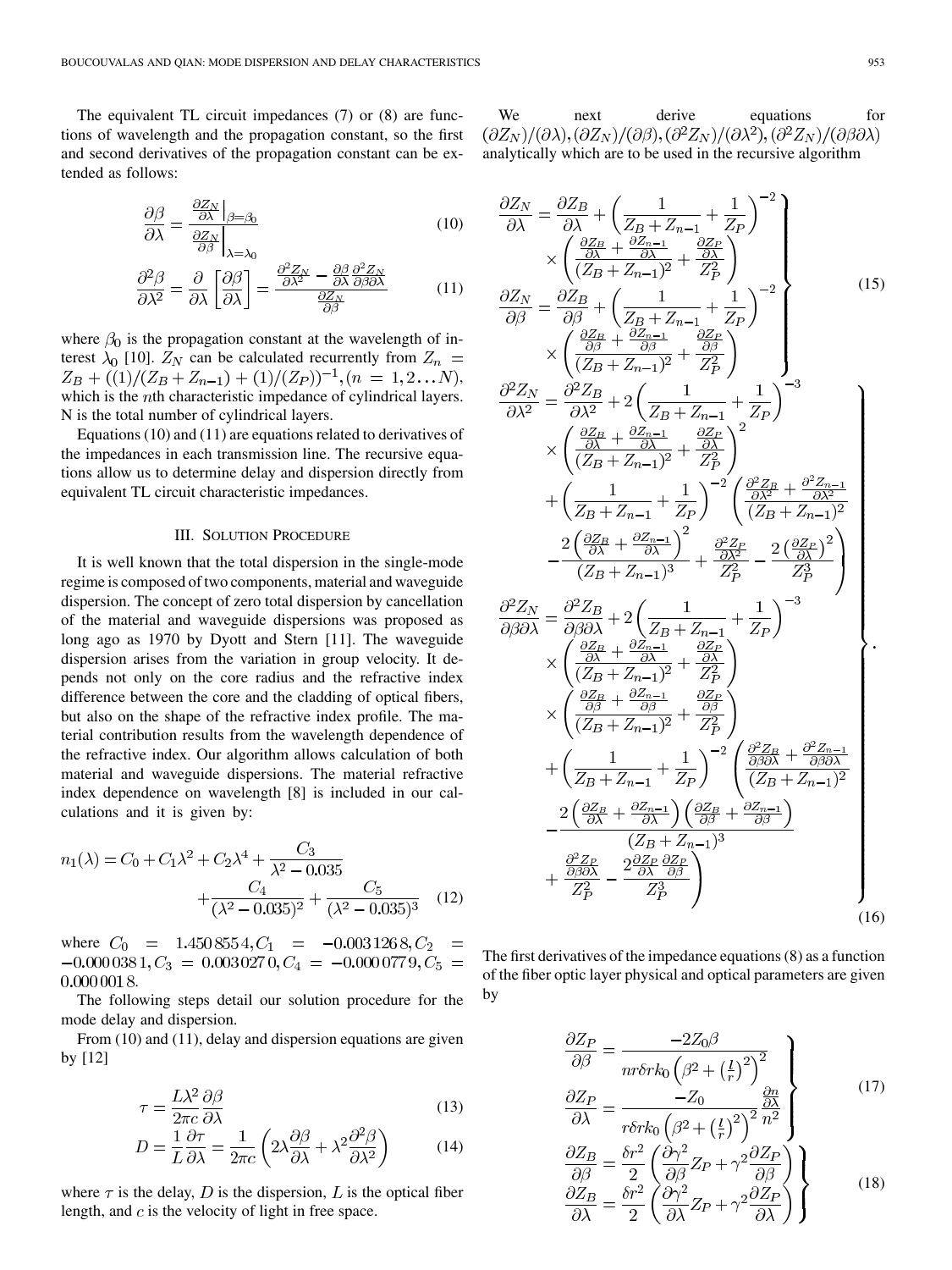where

$$
\gamma^2 = \beta^2 + \left(\frac{l}{r}\right)^2 - n^2 k_0^2 - \frac{2n\beta l k_0}{(\beta r)^2 + l^2}
$$

$$
\frac{\partial \gamma^2}{\partial \beta} = 2\beta - \frac{2nlk_0(l^2 - (\beta r)^2)}{((\beta r)^2 + l^2)^2}
$$

$$
\frac{\partial \gamma^2}{\partial \lambda} = -2n \frac{\partial n}{\partial \lambda} k_0^2 - \frac{2k_0\beta l}{(\beta r)^2 + l^2} \frac{\partial n}{\partial \lambda}
$$

$$
\frac{\partial n}{\partial \lambda} = 2C_1 \lambda + 4C_2 \lambda^3 - \frac{2C_3 \lambda}{(\lambda^2 - 0.035)^2}
$$

$$
- \frac{4C_4 \lambda}{(\lambda^2 - 0.035)^3} - \frac{6C_5 \lambda}{(\lambda^2 - 0.035)^4}.
$$

For the second derivatives of the impedance equations (8)

$$
\frac{\partial^2 Z_P}{\partial \beta \partial \lambda} = \frac{2Z_0 \beta}{r \delta r k_0 \left(\beta^2 + \left(\frac{1}{r}\right)^2\right)^2} \frac{\frac{\partial n}{\partial \lambda}}{n^2}
$$
\n
$$
\frac{\partial^2 Z_P}{\partial \lambda^2} = \frac{-Z_0}{r \delta r k_0 \left(\beta^2 + \left(\frac{1}{r}\right)^2\right)} \left(\frac{\frac{\partial^2 n}{\partial \lambda^2}}{n^2} - \frac{2\left(\frac{\partial n}{\partial \lambda}\right)^2}{n^3}\right)
$$
\n
$$
\frac{\partial^2 Z_B}{\partial \beta \partial \lambda} = \frac{\delta r^2}{2} \left(\frac{\partial^2 \gamma^2}{\partial \beta \partial \lambda} Z_P + \frac{\partial \gamma^2}{\partial \beta} \frac{\partial Z_P}{\partial \lambda} + \frac{\partial \gamma^2}{\partial \lambda} \frac{\partial Z_P}{\partial \beta} + \gamma^2 \frac{\partial^2 Z_P}{\partial \beta \partial \lambda}\right)
$$
\n
$$
\frac{\partial^2 Z_B}{\partial \lambda^2} = \frac{\delta r^2}{2} \left(\frac{\partial^2 \gamma^2}{\partial \lambda^2} Z_P + 2\frac{\partial \gamma^2}{\partial \lambda} \frac{\partial Z_P}{\partial \lambda} + \gamma^2 \frac{\partial^2 Z_P}{\partial \lambda^2}\right)
$$
\n
$$
(20)
$$

where

$$
\frac{\partial^2 \gamma^2}{\partial \beta \partial \lambda} = \frac{-2lk_0(l^2 - (\beta r)^2)}{((\beta r)^2 + l^2)^2} \frac{\partial n}{\partial \lambda}
$$

$$
\frac{\partial^2 \gamma^2}{\partial \lambda^2} = -2k_0^2 \left( \left( \frac{\partial n}{\partial \lambda} \right)^2 + n \frac{\partial^2 n}{\partial \lambda^2} \right) - \frac{2\beta k_0 l}{(\beta r)^2 + l^2} \frac{\partial^2 n}{\partial \lambda^2}
$$

$$
\frac{\partial^2 n}{\partial \lambda^2} = 2C_1 + 12C_2\lambda^2 + \frac{6C_3\lambda^2 + 0.07C_3}{(\lambda^2 - 0.035)^3}
$$

$$
+ \frac{20C_4\lambda^2 + 0.14C_4}{(\lambda^2 - 0.035)^4} - \frac{42C_5\lambda^2 + 0.21C_5}{(\lambda^2 - 0.035)^5}
$$

To test the accuracy of  $(17)$ – $(20)$  derived from the approximate impedance equations (8), we have also worked out the exact first and second derivatives from the exact impedance equations (7), in Appendix A. We have found that (17)–(20) are accurate for our purposes. Approximations are not however essential in this analysis and if the exact equivalent equations are preferred they can be used and we have included them in Appendix A. In this solution procedure, almost all the computation time is spent in calculating (15) and (16). The derivatives  $(\partial Z_N)/(\partial \lambda), (\partial Z_N)/(\partial \beta)$  and  $(\partial^2 Z_N)/(\partial \lambda^2), (\partial^2 Z_N)/(\partial \beta \partial \lambda)$  can now be obtained very efficiently. Therefore, delay and dispersion can be calculated accurately and recursively.



Fig. 3. Effective mode index versus wavelength curves for step index single mode optical fiber with core radius  $a_1 = 2.2 \mu$  m and  $\Delta = 0.012$ .

#### IV. NUMERICAL RESULTS AND DISCUSSION

For our numerical results we consider an optical fiber with the well known refractive-index profile radial dependence as follows [\[13](#page-6-0)]:

$$
n(\bar{r}) = \begin{cases} n_1 \left( 1 - \Delta \left( \frac{\bar{r}}{a} \right)^{\alpha} \right), & \frac{\bar{r}}{a} < 1\\ n_2, & \frac{\bar{r}}{a} > 1 \end{cases} \tag{21}
$$

where  $\Delta \equiv (n_1 - n_2)/n_1, n_1$  is the maximal refractive index,  $n_2$  is the refractive index of the outer and uniform cladding,  $\alpha$ controls the decay or growth of the profile envelope,  $a$  is the normalized core radius, and  $\bar{r}$  is the normalized cylindrical layer radius. A variety of refractive index profiles can be generated by varying  $\alpha$  ( $\alpha = 1$  triangular profile,  $\alpha = 2$  parabolic profile,  $\alpha = \infty$  step profile).

Furthermore, in order to introduce refractive index wavelength dependence, since  $(21)$  is proportional to n, it scales as function of wavelength according to (12).

Convergence and accuracy are important factors for any numerical technique. We have chosen the typical standard step, triangular, and linear chirp index fiber profiles since the results are well known. For all our computations, we have chosen the thickness of the cylindrical layers, inside and outside the core, to be  $\delta \bar{r}/\bar{r} = 0.02$ , and using 600 and 1000 layers are in general sufficient for this  $\delta \bar{r}/\bar{r}$  ratio.

We calculate the delay and then dispersion characteristics for step index optical fibers by applying our technique and using delay and dispersion equations, (13) and (14), within the wavelength range used in optical communications. The step index profile optical fiber used has typical values of core radius  $a_1 =$ 2.2  $\mu$ m and  $\Delta = 0.012$  [\[1](#page-6-0)]. In Fig. 3, we plot and compare the exact normalized propagation constant (effective mode index) for the step index fiber calculated using Bessel functions, with the results obtained with our T-L technique. We present our T-L results in two curves, one using the exact impedance equations (7) and the other plot using the approximate impedance equations (8). We also present curves by varying as a parameter the number of layers set to 600 and 1000 for our algorithm. The numerical results show  $\delta \bar{r}/\bar{r} = 0.02$  offers good homogeneity to the cylindrical layers we use and we obtain accurate results. With 1000 layers, the algorithm using either (7) or (8) gives us accurate results in agreement to the exact (Bessel functions)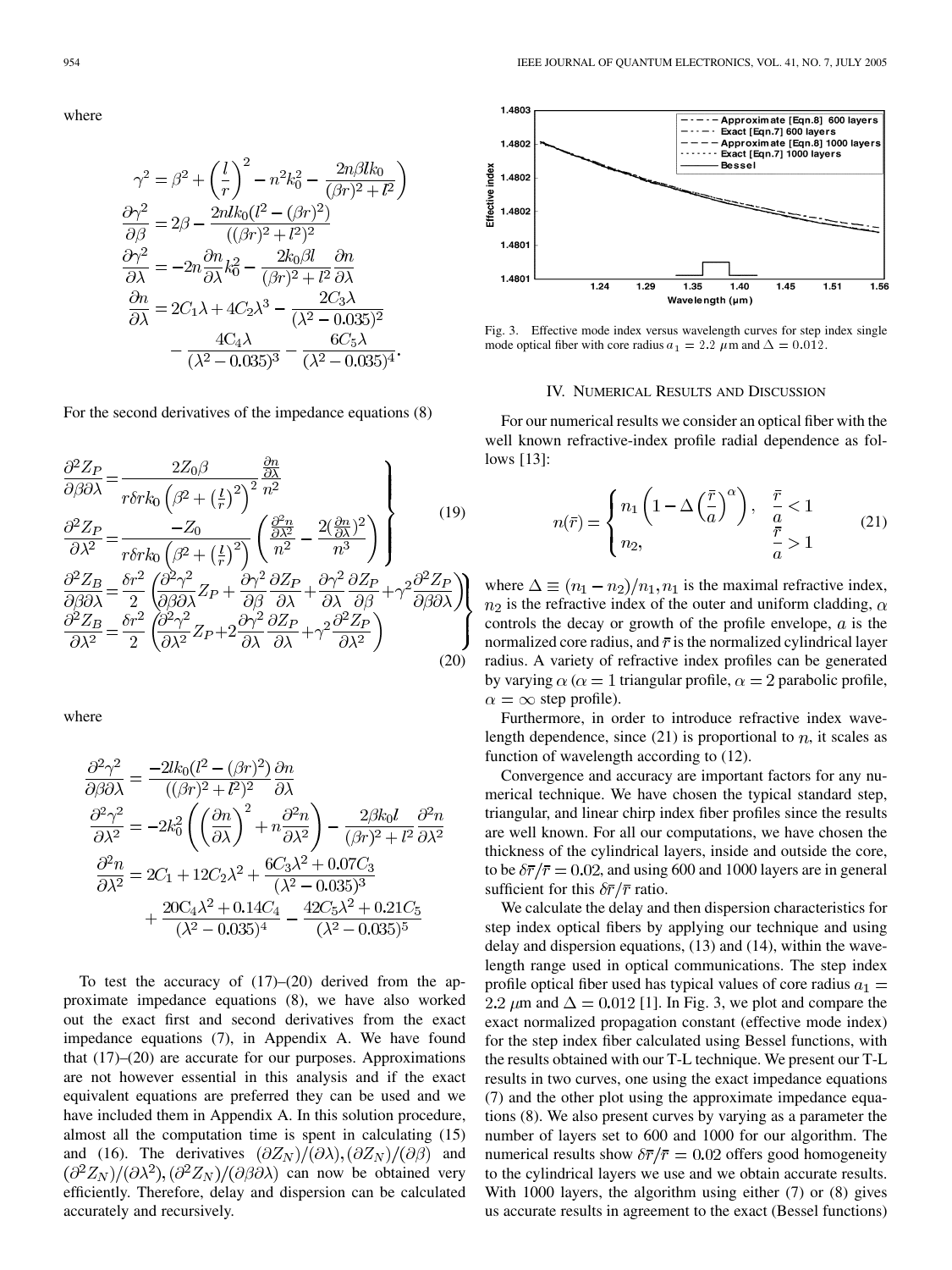TABLE I ACCURACY OF THE T-L METHOD FOR CALCULATING  $\bar{\beta}$  FOR A STEP INDEX OPTICAL FIBER AT  $\lambda_{1.3} = 1.30103 \ \mu \text{m}$ 

|                                                               |                                       | $\overline{\beta}$ at $\lambda_{13}$ | $\Delta \overline{\beta} = \frac{(\overline{\beta} - \overline{\overline{\beta}}_{bessel}}{ \overline{\beta} }$<br>(%<br>bessel |  |
|---------------------------------------------------------------|---------------------------------------|--------------------------------------|---------------------------------------------------------------------------------------------------------------------------------|--|
| <b>Bessel Function</b> ( $\overline{\beta}_{\text{bessel}}$ ) |                                       | 1.48020635                           | 0.0                                                                                                                             |  |
| T-L<br><b>Method</b>                                          | Exact [Eqn.7]<br>600 layers           | 1.48020794                           | $1.0742\times10^{-4}$                                                                                                           |  |
|                                                               | Approximate<br>[Eqn.8]<br>600 layers  | 1.48020795                           | $1.0809\times10^{-4}$                                                                                                           |  |
|                                                               | Exact [Eqn.7]<br>1000 layers          | 1.48020644                           | $6.0802\times10^{-6}$                                                                                                           |  |
|                                                               | Approximate<br>[Eqn.8]<br>1000 lavers | 1.48020645                           | $6.7558\times10^{-6}$                                                                                                           |  |



Fig. 4. Dispersion versus wavelength curves of step index optical fiber with core radius  $a_1 = 2.2 \mu$ m and  $\Delta = 0.012$ .

while maintaining efficient computation speed. Therefore, we choose it for the dispersion calculation. In Table I, we demonstrate the accuracy of the T-L method in calculating the effective mode index at the wavelength 1.301 03  $\mu$ m using (7) and (8). Both compare very well to the exact Bessel function solution. Results based on (7) are slightly closer to the result from Bessel functions. Both (7) and (8) however offer excellent accuracy. Fig. 4 compares dispersion results using our algorithm for the range 1.2–1.6  $\mu$ m. It includes a dispersion curve generated using Bessel functions for the effective index and dispersion plots using effective index obtained by T-L method, (7) and (8). As expected, for the step index optical fiber the zero dispersion point is at 1.301 03  $\mu$ m. Table II shows a comparison of some numerical results of calculated zero dispersion wavelengths. The results of T-L method agree very well with the result from Bessel functions. As expected, using (7) gives slightly more accurate results than (8), however, for 1000 layers this difference is not significant. The two dispersion curves in Fig. 5 are derived using Bessel functions for the exact effective mode index. One dispersion plot uses numerical differentiation and the other uses our dispersion algorithm. The zero dispersion wavelength obtained using our algorithm is  $\lambda_0 = 1.30103 \ \mu \text{m}$ and  $\lambda_0 = 1.30835 \mu$ m based on numerical differentiation, respectively. The result demonstrates the accuracy of our algorithm (exact  $\lambda_0 = 1.30103 \,\mu\text{m}$ ).

To allow further comparison with a recent publication on the dispersion calculation [[7\]](#page-6-0), we also make use of triangular refractive index profile fibers. Fig. 6 shows dispersion curves plotted



Fig. 5. Dispersion of fundamental mode of a step index optical fiber using our algorithm compared to the result using numerical differentiation for a core radius  $a_1 = 2.2 \mu$ m and  $\Delta = 0.012$ .

TABLE II ACCURACY OF THE T-L METHOD FOR CALCULATING THE ZERO DISPERSION WAVELENGTH  $\lambda_0$  FOR A STEP INDEX OPTICAL FIBER

|                                           |                                              | $\lambda_0(10^{-6})$ | $\Delta\lambda = \frac{(\lambda_0 - \lambda_{1,3})}{\lambda_{1,3}}$ (%) |  |
|-------------------------------------------|----------------------------------------------|----------------------|-------------------------------------------------------------------------|--|
| <b>Bessel Function</b> ( $\lambda_{13}$ ) |                                              | 1.30103              | 0.0                                                                     |  |
|                                           | Exact [Eqn.7]<br>600 layers                  | 1.30183              | 0.06149                                                                 |  |
| <b>T-L</b>                                | Approximate<br>[Eqn.8]<br>600 layers         | 1.30218              | 0.08839                                                                 |  |
| Method                                    | Exact [Eqn.7]<br>1000 layers                 | 1.30133              | 0.02306                                                                 |  |
|                                           | <b>Approximate</b><br>[Eqn.8]<br>1000 layers | 1.30168              | 0.04996                                                                 |  |



Fig. 6. Variation of dispersion versus wavelength curves for the triangular refractive index profile optical fiber with  $\Delta = 0.01$  at the two values of core radius which make zero dispersion point at 1.55  $\mu$ m.

against wavelength for the two values of core radius  $a_1$ , namely, 1.92  $\mu$ m and 3.29  $\mu$ m, and  $\Delta = 0.01$ , with zero dispersion wavelengths at 1.55  $\mu$ m. Fig. 6 shows the excellent agreement in the calculated dispersion for triangular optical fibers using the different methods with different core radii. In this case there is negligible difference between the results using (7) and (8). The results match perfectly with those given in [\[7\]](#page-6-0).

It is well known that the dispersion flattened char acteristics of an optical fiber is very important for wavelength division multiplexing (WDM) optical systems. There have been many attempts to design dispersion flattened optical fibers [[12\]](#page-6-0), [\[14](#page-6-0)].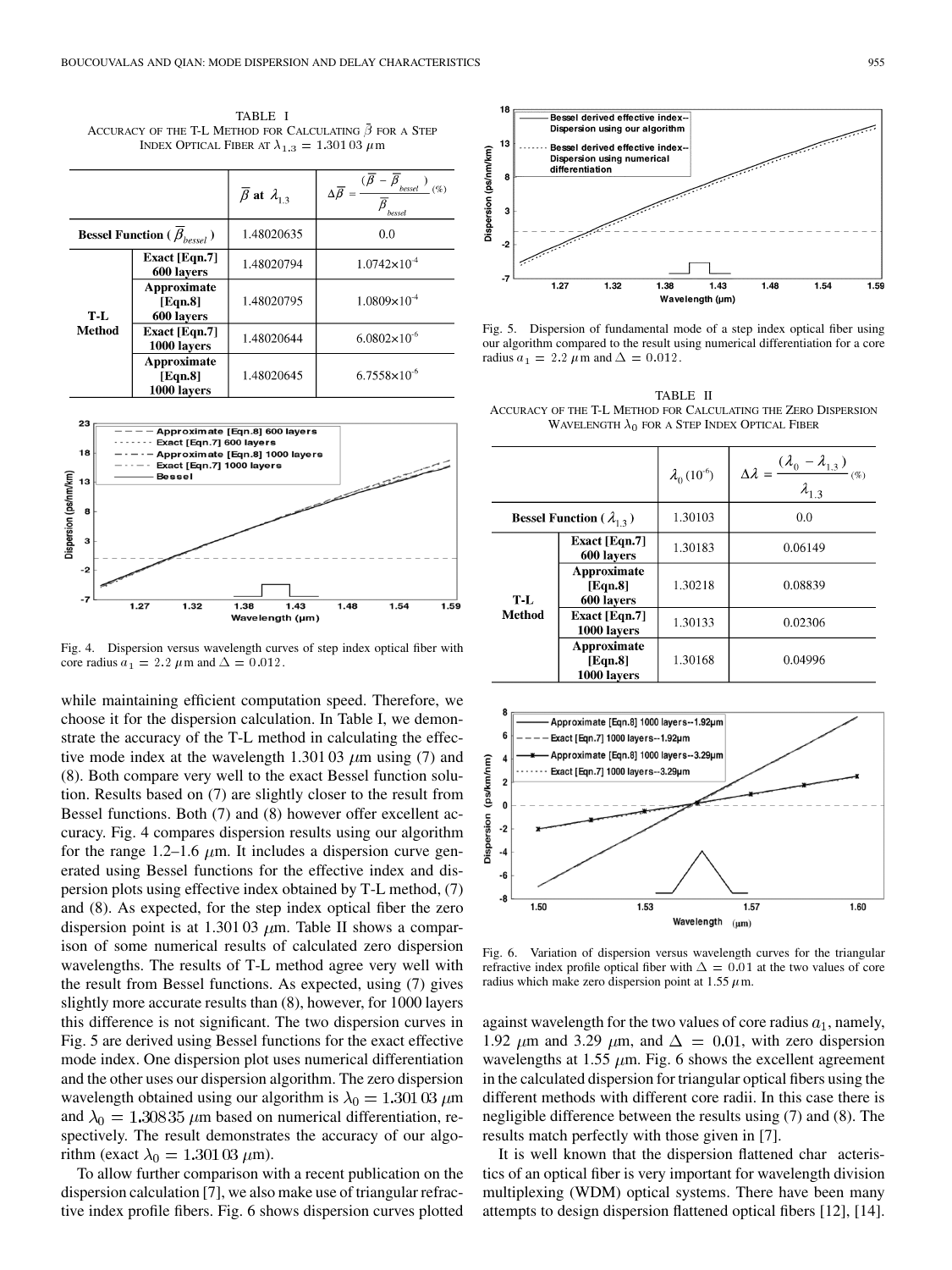

Fig. 7. Linear chirp refractive index profile of core radius  $a_1 = 7.2 \mu$ m and  $\Delta = 0.0102$ .



Fig. 8. Dispersion versus wavelength curves for the linear chirp refractive index profile of Fig. 7 over a wavelength range from 1.35 to 1.6  $\mu$ m.

We demonstrate that our T-L circuit method can be used in the design of dispersion flattened optical fibers quite efficiently. We consider the optical fiber with linear chirp refractive index profile, of core radius  $a_1 = 7.2 \mu m$  and  $\Delta = 0.0102$ , as shown in Fig. 7, and studied in [\[12](#page-6-0)]. Fig. 8 shows the calculated dispersion as a function of wavelength using our method. It can be seen that the dispersion magnitude is less than 2 ps/nm/km over the entire range of 1.35–1.6  $\mu$ m wavelength. There is no significant difference using the T-L method with (7) or (8). The results in Fig. 8 also agree very well with the results in [[12\]](#page-6-0).

# V. CONCLUSION

In this paper, a new, efficient, and accurate algorithm for calculating the mode dispersion of cylindrical dielectric waveguides has been developed from first principles. This method uses T-L representation of cylindrical dielectric waveguides and relies on the modeling of a thin uniform concentric cylindrical layer of an optical fiber to a T-L circuit. The method requires knowledge of only the mode propagation constant and the refractive index profile. It is direct and exact, and avoids the use of numerical differentiation twice. It may be especially useful for designing and predicting complex refractive index profile optical fibers where the earlier reported approximate methods are quite slow. We have demonstrated the performance of this technique by evaluating dispersion versus wavelength for step, triangular and linear chirp index profile optical fibers. The results support the claim that this algorithm provides direct calculation of dispersion with very good accuracy.

# APPENDIX A

To shorten the equations, we make the following definitions:

$$
A = \beta^2 + \left(\frac{l}{r}\right)^2, \quad B = \sinh(\gamma \delta r), \quad C = \cosh(\gamma \delta r),
$$
  

$$
D = \cosh\left(\gamma \frac{\delta r}{2}\right), \quad E = \tanh\left(\gamma \frac{\delta r}{2}\right).
$$

The first derivatives of the exact impedance equations (7)

$$
\frac{\partial Z_P}{\partial \beta} = \frac{Z_0}{nrk_0} \left( \frac{\frac{\partial \gamma}{\partial \beta}}{AB} - \gamma \left( \frac{2\beta}{A^2B} + \frac{C\delta r \frac{\partial \gamma}{\partial \beta}}{AB^2} \right) \right)
$$
\n
$$
\frac{\partial Z_P}{\partial \lambda} = \frac{Z_0}{rk_0 A} \frac{\frac{\partial \gamma}{\partial \lambda}(nB) - \gamma \left( \frac{\partial n}{\partial \lambda}B + nC\delta r \frac{\partial \gamma}{\partial \lambda} \right)}{n^2 B^2}
$$
\n
$$
\frac{\partial Z_B}{\partial \beta} = \left( C\delta r \frac{\partial \gamma}{\partial \beta} E + \frac{B}{D^2} \frac{\delta r}{2} \frac{\partial \gamma}{\partial \beta} \right) Z_P + BE \frac{\partial Z_P}{\partial \beta}
$$
\n
$$
\frac{\partial Z_B}{\partial \lambda} = \left( C\delta r \frac{\partial \gamma}{\partial \lambda} E + \frac{B}{D^2} \frac{\delta r}{2} \frac{\partial \gamma}{\partial \lambda} \right) Z_P + BE \frac{\partial Z_P}{\partial \lambda}
$$
\n(A2)

where

$$
\frac{\partial \gamma}{\partial \beta} = \frac{\partial}{\partial \beta} (\sqrt{\gamma^2}) = \frac{1}{2} \frac{2\beta - \frac{2nlk_0(l^2 - \beta^2 r^2)}{A^2 r^4}}{\sqrt{A - n^2 k_0^2 - \frac{2n \beta l k_0}{Ar^2}}}
$$

$$
\frac{\partial \gamma}{\partial \lambda} = \frac{1}{2} \frac{-\frac{\partial n}{\partial \lambda} k_0 \left(2nk_0 + \frac{2\beta l}{Ar^2}\right)}{\sqrt{A - n^2 k_0^2 - \frac{2n \beta l k_0}{Ar^2}}}.
$$

The second derivatives of the exact impedance equations (7)

$$
\frac{\partial^2 Z_P}{\partial \beta \partial \lambda} = -\frac{\frac{\partial n}{\partial \lambda}}{n^2} \frac{Z_0}{rk_0} \left( \frac{\frac{\partial \gamma}{\partial \beta}}{AB} - \gamma \left( \frac{2\beta}{A^2B} + \frac{C\delta r \frac{\partial \gamma}{\partial \beta}}{AB^2} \right) \right)
$$
  
+ 
$$
\frac{Z_0}{nrk_0} \left( \frac{1}{A} \frac{\frac{\partial^2 \gamma}{\partial \beta \partial \lambda} B - \frac{\partial \gamma}{\partial \beta} C \delta r \frac{\partial \gamma}{\partial \lambda}}{\sinh^2 \left( \gamma \frac{\delta r}{k_0} \right)} - \frac{\partial \gamma}{\partial \lambda}
$$
  

$$
\times \left( \frac{2\beta}{A^2B} + \frac{C\delta r \frac{\partial \gamma}{\partial \beta}}{AB^2} \right) - \gamma \left( \frac{2\beta}{A^2} \frac{-C\delta r \frac{\partial \gamma}{\partial \lambda}}{B^2} + \frac{\delta r}{A}
$$
  

$$
\times \frac{\left( B\delta r \frac{\partial \gamma}{\partial \lambda} \frac{\partial \gamma}{\partial \beta} + C \frac{\partial^2 \gamma}{\partial \beta \partial \lambda} \right) B^2 - 2C^2 \frac{\partial \gamma}{\partial \lambda} \frac{\partial \gamma}{\partial \beta} B \delta r}{B^4} \right) \right)
$$
(A3)

$$
\frac{\partial^2 Z_P}{\partial \lambda^2} = \frac{Z_0}{rk_0 A} \frac{1}{n^4 B^4} \left( \frac{\partial^2 \gamma}{\partial \lambda^2} n B - \gamma \right)
$$
  
\n
$$
\times \left( \frac{\partial^2 n}{\partial \lambda^2} B + 2 \frac{\partial n}{\partial \lambda} C \delta r \frac{\partial \gamma}{\partial \lambda} \right)
$$
  
\n
$$
+ n(\delta r)^2 \left( \frac{\partial \gamma}{\partial \lambda} \right)^2 B + n \delta r C \frac{\partial^2 \gamma}{\partial \lambda^2} \right) n^2 B^2
$$
  
\n
$$
- \left( \frac{\partial \gamma}{\partial \lambda} n B - \gamma \left( \frac{\partial n}{\partial \lambda} B + n C \delta r \frac{\partial \gamma}{\partial \lambda} \right) \right)
$$
  
\n
$$
\times \left( 2n \frac{\partial n}{\partial \lambda} B^2 + 2n^2 B C \delta r \frac{\partial \gamma}{\partial \lambda} \right)
$$
  
\n
$$
\frac{\partial^2 Z_B}{\partial \beta \partial \lambda} = \left( \delta r B \delta r \frac{\partial \gamma}{\partial \lambda} \frac{\partial \gamma}{\partial \beta} E \right)
$$
 (A4)